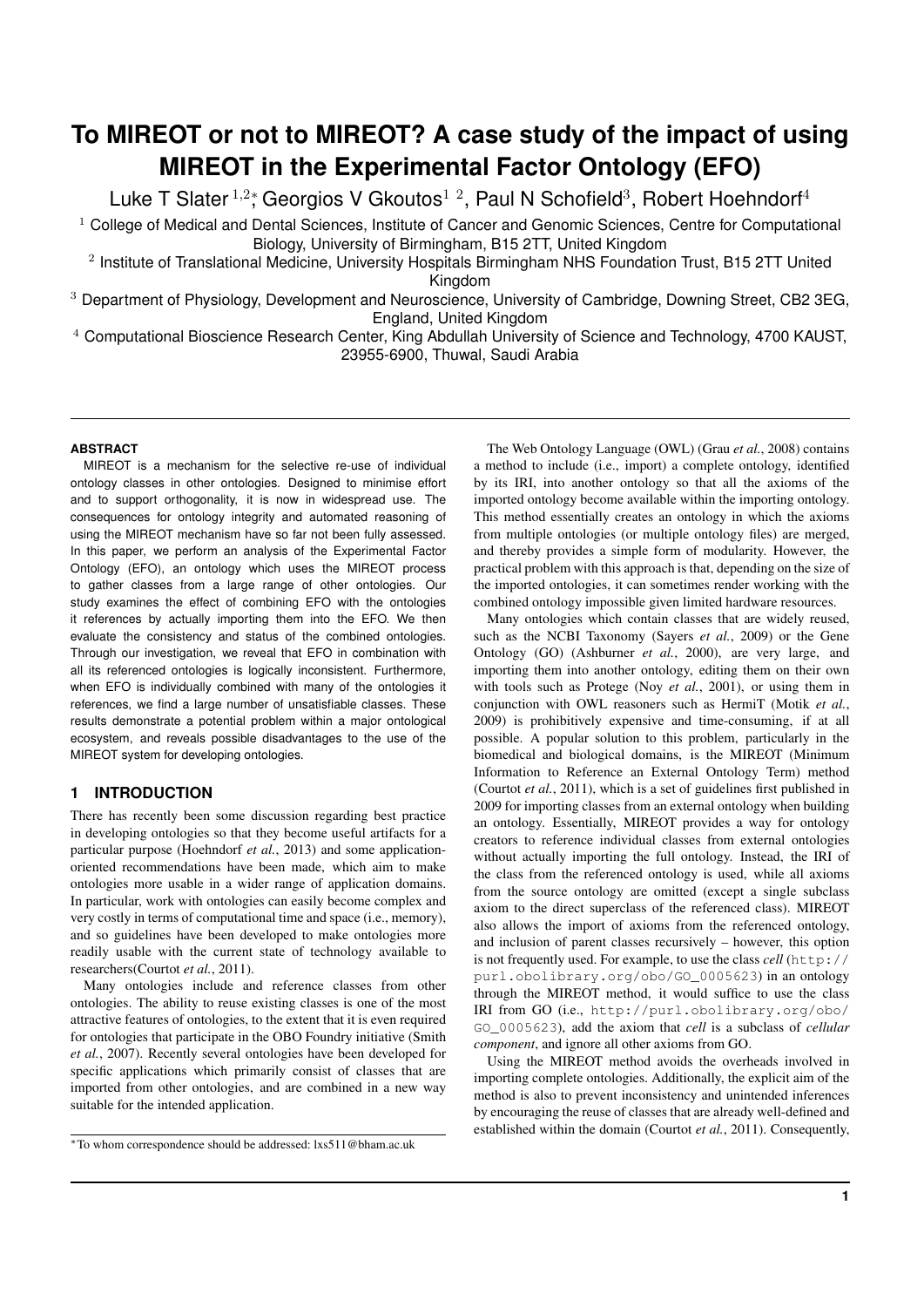many ontologies make use of the MIREOT method. One of these ontologies is the Experimental Factor Ontology (EFO) (Malone *et al.*, 2010). The EFO is an ontology initially developed in the context of the ArrayExpress and Gene Expression Atlas databases (Parkinson *et al.*, 2011; Kapushesky *et al.*, 2010) to annotate data from gene expression experiments. It is now also applied outside this domain for the annotation of CTTV database content and mapping disease and phenotype data from the literature (Sarntivijai *et al.*, 2016). EFO contains classes from ontologies in many domains, including anatomy (e.g., UBERON (Mungall *et al.*, 2012)), chemistry (ChEBI (Degtyarenko *et al.*, 2007)), and GO (Ashburner *et al.*, 2000). As of April 2016, it has a total of 17,947 classes.

Here, we provide a case-study on the consequences of applying the MIREOT method to the EFO. We evaluate the consistency and coherency of EFO, and the resulting effects on semantic interoperability. We find that the use of MIREOT in EFO has led to the accumulation of a significant amount of hidden logical contradictions.

# **2 MATERIALS AND METHODS**

#### 2.1 Ontologies and ontology versions

For our experiments, we use the EFO, downloaded from http:// aber-owl.net/ontology/EFO/download on 2016-04-22.

EFO references classes from a large number of ontologies. Given the set of class IRIs in EFO, we developed an approach for identifying which ontology the "defining" ontology is, i.e., which ontology holds the authoritative set of axioms and definitions for the class. Although the MIREOT guidelines state that ontologies shall include the IRI of the source ontology when referencing an external ontology class (Courtot *et al.*, 2011), we found that this was not the case in the EFO. To identify which ontology is the reference ontology within which the class was originally defined, we lexically matched the list of class IRIs against a list of ontology IDs (e.g. CL for the Cell Ontology) acquired from the AberOWL repository (Hoehndorf *et al.*, 2015). We then manually curated these results and found that EFO does not in fact reference FO or ATO, and that these were matched simply because they were substrings of other ontology IDs. We removed these from our set of ontologies manually. Additionally, we discovered that the combination of IDO and EFO produces an unloadable ontology, i.e., a syntax error. Therefore, we also excluded the IDO from the set of ontologies in our experiments. Table 1 shows all the ontologies from which EFO references classes. We obtained all the referenced ontologies on 2016-04-22.

#### 2.2 Implementation and experimental setup

For all experiments, we use the OWLAPI 4.1.0 (Horridge *et al.*, 2007). To classify the ontologies, we use the Elk reasoner version 0.4.2 (Kazakov *et al.*, 2014). Elk supports the OWL 2 EL profile, a fragment of OWL that supports tractable (i.e., polynomial-time) reasoning, but which lacks support for many logic operators. In particular, OWL 2 EL does not support the use of negation in class descriptions or use of the universal quantifier. The only type of axiom in OWL 2 EL that could result in an explicit contradiction (i.e., the inference of an unsatisfiable class or the detection of an inconsistency in the ontology, usually through instantiation of an unsatisfiable class) is the disjointness axiom.

| ID             | Name                                          |  |
|----------------|-----------------------------------------------|--|
| ERO            | Eagle-i Resource Ontology                     |  |
| <b>UBERON</b>  | <b>Uber Anatomy Ontology</b>                  |  |
| CL             | Cell Ontology                                 |  |
| ORDO           | Orphanet Rare Disease Ontology                |  |
| <b>CHEBI</b>   | Chemical Entities of Biological Interest      |  |
| <b>BTO</b>     | <b>Brenda Tissue Ontology</b>                 |  |
| TO             | <b>Plant Trait Ontology</b>                   |  |
| GO             | Gene Ontology                                 |  |
| HP             | Human Phenotype Ontology                      |  |
| <b>PATO</b>    | Phenotypic Quality Ontology                   |  |
| EΩ             | <b>Plant Environment Ontology</b>             |  |
| P <sub>O</sub> | <b>Plant Ontology</b>                         |  |
| <b>OBI</b>     | <b>Ontology for Biomedical Investigations</b> |  |
| <b>DOID</b>    | Human Disease Ontology                        |  |
| SO.            | Sequence types and features Ontology          |  |
| <b>TAO</b>     | <b>Information Artifact Ontology</b>          |  |
| MP             | Mammalian Phenotype Ontology                  |  |
| <b>MPATH</b>   | Mouse Pathology Ontology                      |  |
| <b>FB</b> bt   | Drosopihilia Anatomy Ontology                 |  |
| ZEA            | Maize Gross Anatomy Ontology                  |  |
| <b>PR</b>      | Protein Domains Ontology                      |  |
| IDO            | <b>Infectious Disease Ontology</b>            |  |
| OGMS           | <b>Ontology for General Medical Science</b>   |  |

Table 1. Ontologies found to have been referenced by EFO.

We further used the FaCT++ reasoner (Tsarkov and Horrocks, 2006) to classify EFO with its imports, in order to identify any cases in which additional unsatisfiability would be revealed through the violation of more expressive axioms.

# **3 RESULTS AND DISCUSSION**

# 3.1 Evaluating the consistency of EFO with respect to referenced ontologies

For each ontology referenced in EFO, we created a new ontology consisting of EFO and adding an explicit import statement to the referenced ontology. We then use an OWL 2 EL reasoner and test the consistency of this ontology. An ontology is consistent if it contains no contradictions. If the ontology is consistent, we record the number of unsatisfiable classes. A class is unsatisfiable if it cannot have any instances.

Table 2 provides an overview of the ontologies that, when imported into EFO, result in unsatisfiable classes. For example, importing the UBERON ontology (Mungall *et al.*, 2012) results in a large number (650) of unsatisfiable classes, and, similarly, importing the Mammalian Phenotype Ontology (MP) (Smith *et al.*, 2004) results in 728 unsatisfiable classes.

To determine the effect of axioms in more expressive logics, i.e., OWL 2 DL, we further used the FaCT++ reasoner (Tsarkov and Horrocks, 2006) and attempted to classify each ontology, i.e., EFO together with each of the ontologies from which it references classes. Only in one case did the more expressive reasoner reveal additional unsatisfiable classes, in the case of the Ontology of Biomedical Investigations (OBI) (Brinkman *et al.*, 2010). Most of our tests with more expressive reasoners were unsuccessful, because the reasoner was not able to complete classification of the ontology.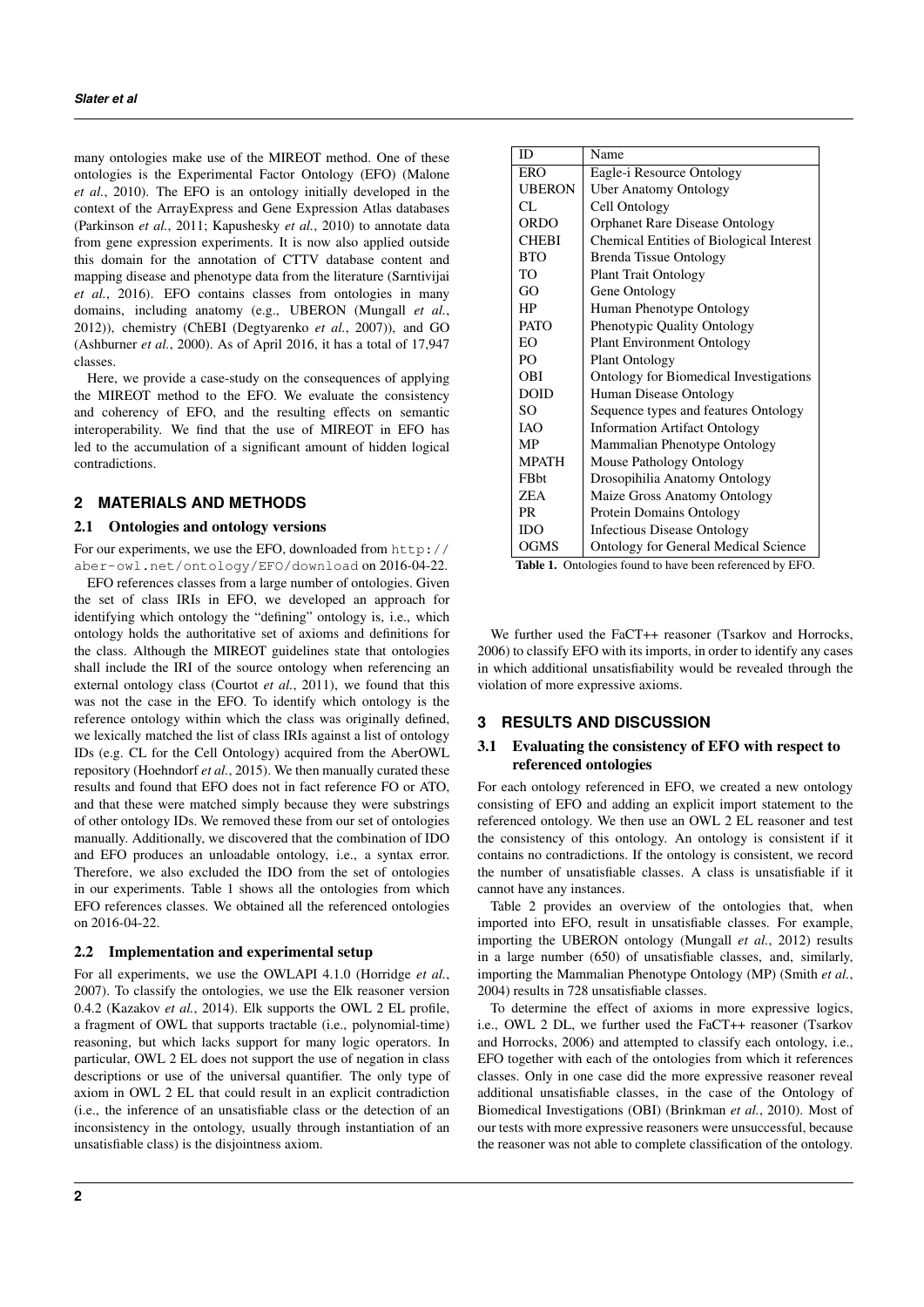

Fig. 1: Visualisation of an unsatisfiable class when EFO is combined with PO.

| Ontology      | Unsatisfiable | Unsatisfiable<br>classes  |
|---------------|---------------|---------------------------|
|               | classes (Elk) | $(FaCT++)$                |
| <b>UBERON</b> | 650           | Unclassifiable (OWL-Full) |
| MP            | 728           | <b>Reasoner Timeout</b>   |
| CL.           | 191           | <b>Reasoner Timeout</b>   |
| PO.           | 150           | 150                       |
| <b>OBI</b>    | 138           | 141                       |
| TO            |               | 5                         |
| HP            | 503           | <b>Reasoner Timeout</b>   |
| Total         | 2365          | 296                       |

Table 2. Unsatisfiable class counts when ontologies are combined with **EFO** 

This was either due to the undecidable nature of reasoning over ontologies in OWL Full, or due to the complexity required to reason over ontologies in OWL 2 DL. This result highlights one of the major advantages of MIREOT, especially when building ontologies in a situation where more expressive axioms are required.

After detecting this large number of unsatisfiable classes, we examined some of the problematic axioms which have arisen due to the combination of the ontologies. For example, Figure 1 demonstrates that the *root cap* (PO:0020123) class from the Plant Ontology (PO (The Plant Ontology Consortium, 2002) has become unsatisfiable when combined with EFO. In the PO, an axiom states that *portion of plant tissue* must be disjoint from the *cardinal organ part*, and that the *root cap* is a subclass of *portion of plant tissue*. Additionally, the PO states that *root cap* is a *part of some root tip*, which is a subclass of *cardinal organ part*. However, in EFO, the reference to *root cap* asserts that it is a direct subclass of *root tip* – a subclass of *cardinal organ part*. This assertion causes *root tip* to be a subclass of both *portion of plant tissue* and of *cardinal organ part*, an assertion which violates the disjointness axiom between them. The correct superclass of *root tip*, provided by PO, is *root parenchyma*, and asserting only this subclass axiom would prevent the resulting unsatisfiability. Figure 1 also demonstrates the "downstream" effect which this assertion causes as all sub-classes of an unsatisfiable class (i.e., *root cap*) also become unsatisfiable. Therefore, many unsatisfiable classes from Table 2 may be the consequence of relatively few unsatisfiable classes close to the root of the ontologies' class hierarchy.

In another case, we observed that UBERON includes an axiom stating *respiratory system* must be disjoint with *digestive system*. The *chordate pharynx* class, in UBERON, is both a subclass of *part of some digestive system* and *part of some respiratory system*. However, when the EFO references this class it asserts that it is a subclass of both the *digestive system* and *respiratory system* directly. In this case, one class is restricted in EFO to be a subclass of two classes which directly contradict each other. The unsatisfiability would not occur if the class reference used the taxonomical superclass – *the pharynx*. Alternatively, the contradiction could be directly observed and avoided during development, if the full UBERON ontology was imported.

It seems that, both in the case of the *root cap* and the *chordate pharynx*, unsatisfiability has occurred due to the addition of axioms that directly violate disjointness axioms in the referenced ontologies. In particular, axioms involving object properties (i.e., parthood relations) seem to be expressed as direct subclass relationships.

Violation of disjointness can result in complex errors which may be difficult to trace in the original ontologies. For example, in EFO, it is asserted that *blastocyst* (UBERON:0000358) is the direct subclass of both *blastula stage* (UBERON:0000108) and *embryonic structure* (UBERON:0002050); *blastula stage* in UBERON is a subclass of *processual entity*. The *blastula stage* is an abstract staging of development, and while not used to describe the stage of mammalian development immediately after the morula in modern scientific discourse, it is a useful landmark stage for most multicellular embryos, and describes the acquisition of an internal cavity in the morula, the blastocoel cavity. *Blastocyst* refers to a physical entity in mammalian development and so the EFO here breaks a disjointness axiom asserted in UBERON between *anatomical entity* and *processual entity*. In UBERON, there is no assertion that *blastocyst* is a subclass of *blastula stage*, only that it is a subclass of *embryonic structure*. Through the application of MIREOT, the disjointness between processual and anatomical entities in UBERON is lost and the additional axiom has been added that *blastocyst* is a subclass of *blastula stage* (likely as a replacement of an axiom involving the *existence-starts-and-ends-during* object property in UBERON). Application of the MIREOT method has again hidden this contradiction.

Finally, we also test the consistency of EFO combined with all ontologies from which classes are referenced, i.e., we import all ontologies in Table 2 and use an OWL 2 EL reasoner to classify the resulting ontology. We find that EFO combined with all these ontologies is inconsistent. The cause of the inconsistency lies in the Eagle-i Resource Ontology (ERO) (Torniai *et al.*, 2011), in which the *realized in* object property has been obsoleted (i.e., made a subproperty of *obsolete object property*), and the domain and range of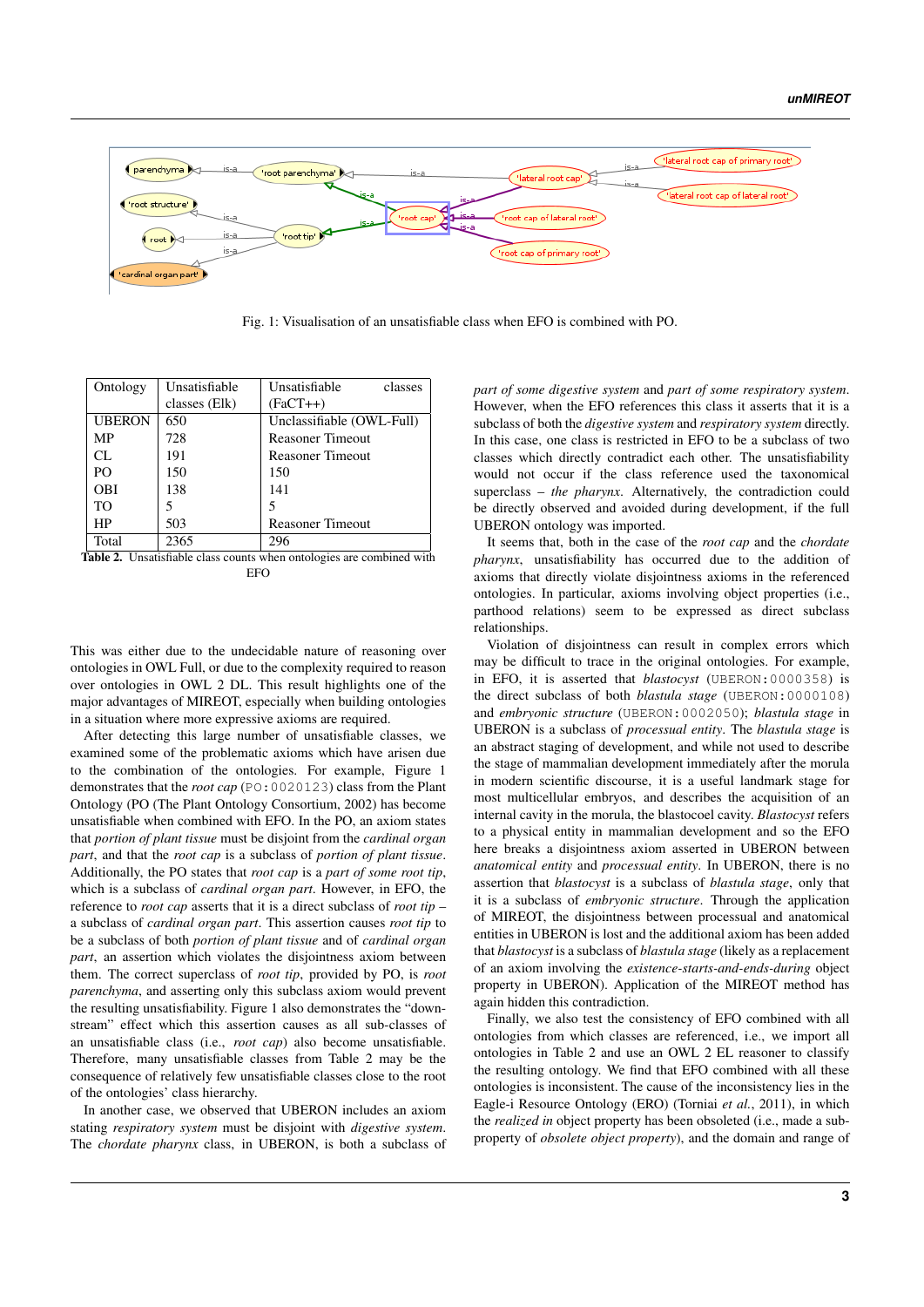*obsolete object property* has been declared as owl:Nothing. This inconsistency is therefore likely the result of a versioning problem in which EFO was built using an older version of the ERO, and the newer version of ERO has evolved to become incompatible with EFO.

We then removed the ERO ontology from the set of ontologies we add to EFO, and classified the remaining set of ontologies. This approach removed the inconsistency, but resulted in a total of 52,540 unsatisfiable classes out of a total of 297,591 classes in the combined ontology, around 1/6th of all classes.

## 3.2 The unMIREOT tool

To automate and generalize our experiments, we have developed the unMIREOT tool. unMIREOT can be applied to any ontology for which the MIREOT method has been used. unMIREOT utilises AberOWL (Hoehndorf *et al.*, 2015) and the OWLAPI (Horridge *et al.*, 2007) to acquire the authoritative ontologies from which classes are used, and then produces a report on whether unsatisfiable classes are found when importing the referenced ontologies. The unMIREOT tool can be found at https://github.com/ bio-ontology-research-group/UNMIREOT/.

One major limitation with the unMIREOT tool is that it currently only works with ontologies available through the AberOWL repository, and that it performs only a single unMIREOT step. Specifically, if an ontology  $O_1$  is referenced in an ontology  $O$ , unMIREOT will import the axioms of  $O_1$  into  $O$  and generate a report based on the combined ontology; however, if  $O_1$  itself also used the MIREOT method and references ontology  $O_2$ , the axioms of  $O_2$  would not be included in the combined ontology. In the future, unMIREOT will be extended to transitively unMIREOT ontologies.

# **4 DISCUSSION**

MIREOT, and the reuse of class IRIs across ontologies, indubitably has great advantages. Whenever a class is created that is intended to represent something that already exists in another ontology, and is well-defined and axiomatized in that ontology, this class can be reused without duplicating the effort. *Should* it be required to combine two ontologies, proper application of the MIREOT principles (in particular the inclusion of the source ontology's IRI) will ensure that the axioms can be merged and knowledge in two or more ontologies combined without the additional steps of mappings classes. More importantly, use of the MIREOT method makes ontology development feasible with limited computational resources and tool support that make developing large and complex ontologies prohibitively expensive. However, there is also the temptation to develop an ontology, using classes from other ontologies without *explicitly* verifying whether the developed ontology is consistent and coherent with respect to the axioms that constrain the referenced classes in their original ontology; consequently, additional axioms may be introduced that directly or indirectly contradict the intended meaning of the class in the source ontology.

We have observed that it is indeed the case with EFO that classes are used "out of context" and given a new meaning that is local to EFO, yet is logically contradictory with the axioms constraining the class in its source ontology. Within the AberOWL repository, over 150 ontologies currently use MIREOT or a similar method, reusing classes from other ontologies without importing them, and the consistency problems we identified do not only occur in EFO, but are also present in other ontologies. Preliminary results for the Ontology of Biomedical Investigations (OBI) (Bandrowski *et al.*, 2016) can be found at https://github. com/bio-ontology-research-group/UNMIREOT, and we intend to perform a similar analysis for all ontologies in AberOWL as future work.

Another factor which affects the continued compatibility of an ontology with the ontologies it references is the time at which a reference to a class was made. Our results show that in some cases, the unsatisfiabilities stem from the fact that referenced classes or parent classes of such have since changed, or become obsolete, in the referenced ontology. This highlights the need for improved versioning, and including the exact date and original ontology based on which a MIREOT was performed, and provides a continuing challenge to keep ontologies up-to-date with other related ontologies.

Our findings show that the unconstrained use of the MIREOT method may have introduced a new challenge for ontology interoperability, which must now be addressed, in particular if unsatisfiable classes and inconsistent ontologies are found on a wider scale with additional and more extensive tests on additional ontologies besides EFO. The question remains, however, how best to balance the challenges of developing ontologies with the hardware resources and tools available, while at the same time maintaining consistency and interoperability between ontologies.

One approach to preventing inconsistencies, incompatibilities and unsatisfiable classes could be the inclusion of a validation stage in which ontology creators who use MIREOT ensure the interoperability and mutual consistency of their developed ontology with the ontologies it references before every release. As a starting point, to help with these tests, we have developed the unMIREOT tool; unMIREOT can be used to fully import all referenced ontologies, determine the consistency of the resulting ontology, then discover and list any contradictions which may have been introduced. If no contradictions were found, the ontology could then be released, either with all import statements in place or using the MIREOT method as intended. Initially, the unMIREOT tool may also be used to explore and correct currently existing incompatibilities between biomedical ontologies. Further development of unMIREOT could potentially allow for a more fine-grained output that encompasses the nature of the unsatisfiability, providing detailed explanations which would assist ontology creators in resolving them.

## **ACKNOWLEDGMENTS**

LTS and GVG were supported by the National Science Foundation (grant IOS:1340112). RH was supported by funding from the King Abdullah University of Science and Technology.

# **REFERENCES**

Ashburner, M., Ball, C. A., Blake, J. A., Botstein, D., Butler, H., Cherry, M. J., Davis, A. P., Dolinski, K., Dwight, S. S., Eppig, J. T., Harris, M. A., Hill, D. P., Tarver, L. I., Kasarskis, A., Lewis, S., Matese, J. C., Richardson, J. E., Ringwald, M., Rubin, G. M., and Sherlock, G. (2000). Gene ontology: tool for the unification of biology. *Nature Genetics*, 25(1), 25–29.